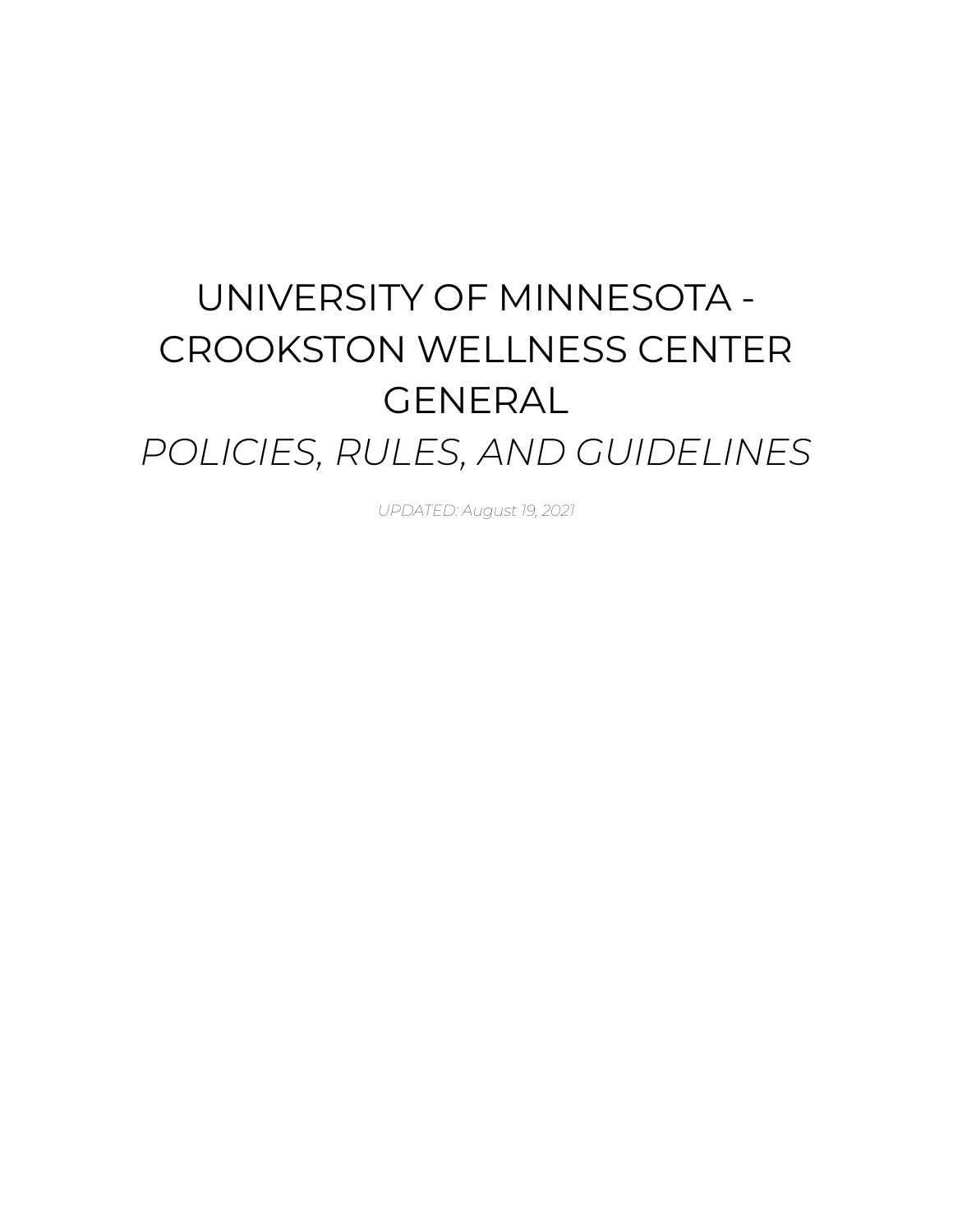## Recreation and Wellness — University of Minnesota - Crookston

Participants should seek a physician's clearance prior to participation in any fitness or physical activity program.

## Appropriate Behavior and Conduct

#### Primary Policies

These two policies take precedence over all other rules or policies during situations where rules and/or policies may conflict.

- UMC Wellness staff have the right to remove anyone for behavior that he or she deems either unsafe or inappropriate.
- UMC Wellness supervisors have final authority on all matters concerning safety and emergency situations in all the University of Minnesota - Crookston facilities until substituted by proper authorities.

#### Secondary Policies

- The Wellness Center supports and follows the [University](http://regents.umn.edu/sites/regents.umn.edu/files/policies/Student_Conduct_Code.pdf) Conduct Code.
- The University of Minnesota- Crookston prohibits the carrying or possession of guns on campus and in facilities.
- The Wellness Center has an obligation to protect its property and to help members protect their property from theft, damage, destruction, or misuse by providing access to rent lockers.
- We are committed to the policy that all persons shall have equal access to programs and facilities without regard to race, color, creed, religion, national origin, sex, age, marital status, disability, public assistance status, veteran status, or sexual orientation.
- Any destruction, defamation of property, or discrimination against any person will not be tolerated within the programs or facilities of the Wellness Center
- Glass is not permitted in any Wellness Center facilities (indoor or outdoor).

Facility Access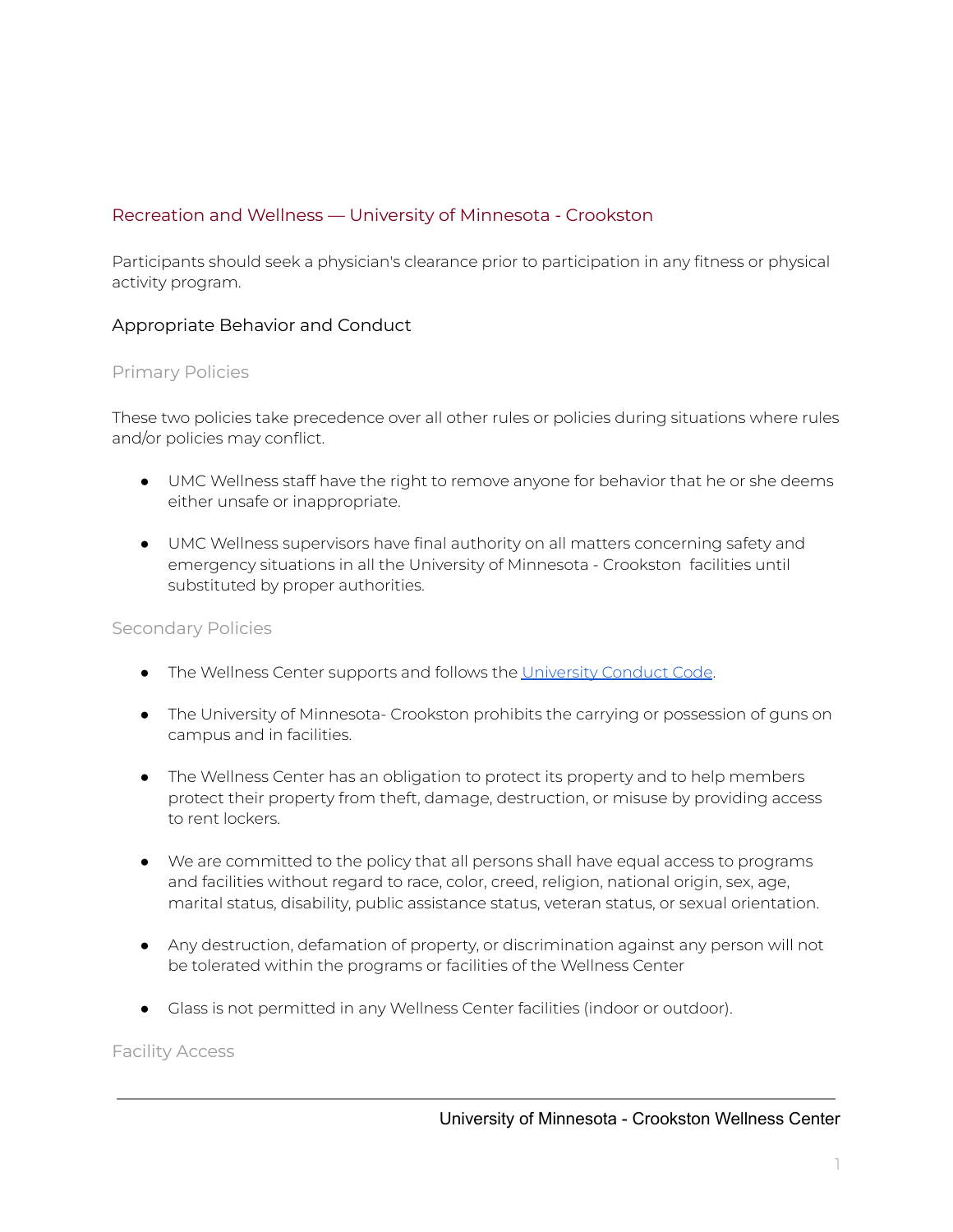- Members must present a UCard to access the facility. Students who do not have a UCard must have a photo ID and proof of registration for the class, in which case they may enter the facility no more than 30 minutes prior to the beginning of class. Guests must present a photo ID.
- The Wellness Center will confiscate the University of Minnesota UCards if fraudulently used by a non-assigned user. An automatic 2-week suspension from all facilities will be imposed and the UCard will be sent to the main UCard office. Willfully refusing to or falsely identifying one's self is considered a disciplinary offense according to the University Conduct Code.

# Equipment Rentals

- Student fee paying students and existing members of the Wellness Center may rent equipment.
- Equipment can be rented out to use outside of the facility but must be returned before closing of the day rented.
- Failure to return equipment will result in a charge on their University Student Account.
- Failure to return equipment in the same condition it was rented out will result in a charge on their University Student Account.
- Overnight rentals must be requested through the Wellness Center Director and approved.

# Fitness Center Policies

In an effort to maintain a safe and comfortable environment, please adhere to the following practices and policies.

- Users must wear athletic-style shoes with closed toe/closed heel footwear.
- Shirts that reach the top of the pants or shorts and fully cover the torse (chest, stomach, back, and sides).
- Athletic-style pants or shorts. Shorts must be of sufficient length to cover the gluteal fold.
- Equipment is to remain in its original area and may not be taken from floor to floor or building to building.
- Please return equipment to its original rack after use.
- Dropping or throwing of weights is prohibited unless the intended use is strictly for that purpose.